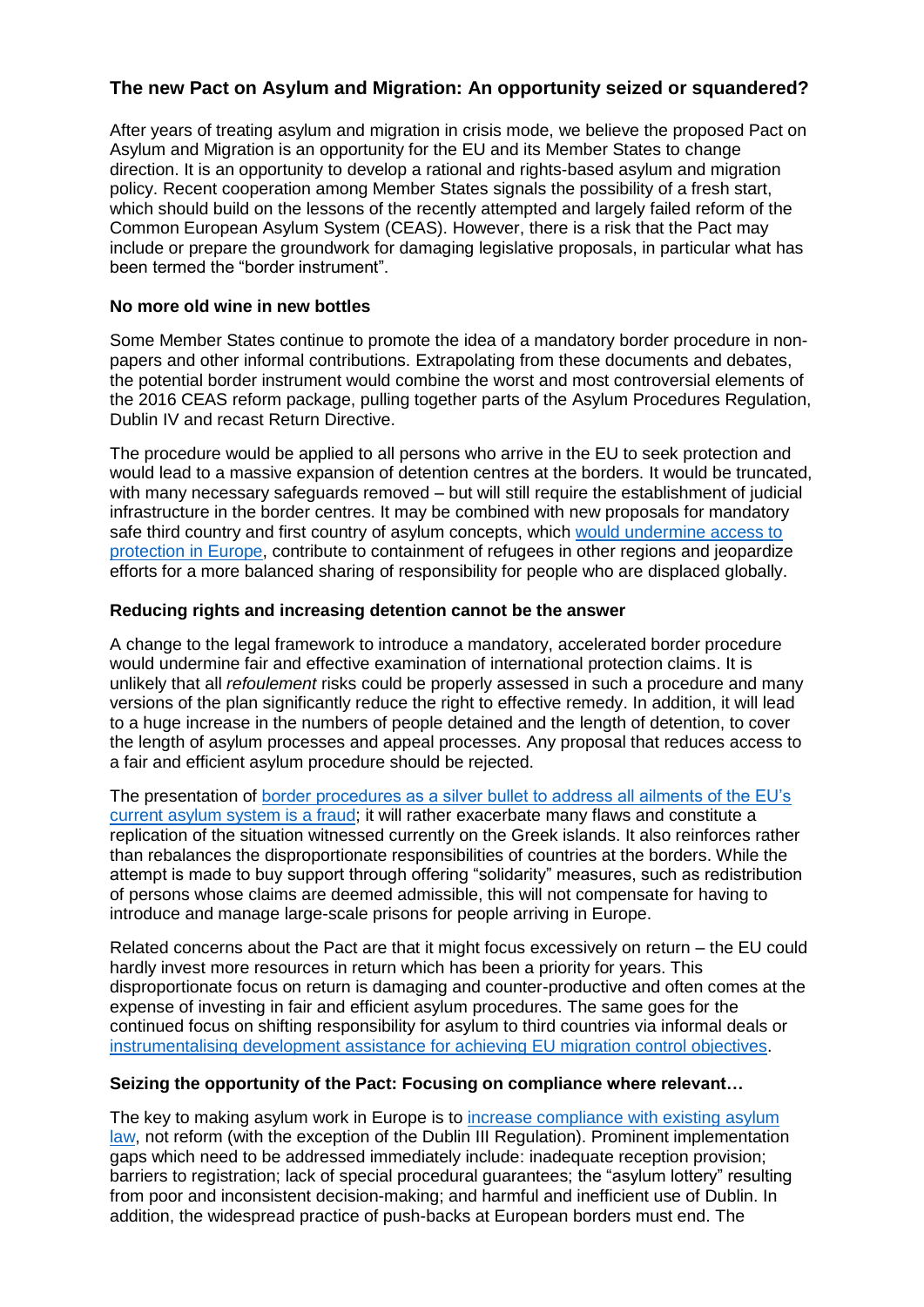European Commission should address these gaps through monitoring compliance, evaluating legislation, issuing guidance to support proper implementation and, where relevant, pursuing enforcement and infringement procedures.

### **… and reform where necessary: Dublin**

It is promising that more EU actors are prepared to say that the Dublin system for allocation of responsibility has failed. The Pact could be the launchpad for a meaningful reform process. The proposed Dublin IV Regulation did not address the key flaw of Dublin: the first country of arrival as default for allocation of responsibility - so it is not a good basis for a discussion. However, there are multiple proposals for alternatives to Dublin which involve the deeper overhaul of the system which is needed for eventual and meaningful reform. These have to be on the table if a solution which is fair, sustainable and humane is to be found.

In the meantime, the discretion available to Member States in Dublin III means they can make political choices to [implement the Regulation in a more humane and rights-based way,](about:blank) while mitigating difficulties that arise from the disproportionate division of responsibilities embodied in the system. Simply respecting the hierarchy set out in the Regulation would be a step towards improving the situation for refugees in Europe. First, prioritise family reunification. Second, limit transfer requests, especially when they are doomed to fail, leaving people in limbo and tying up judicial resources. Third, use the discretionary (sovereignty and humanitarian) clauses in the interests of refugees and to promote solidarity, through assuming responsibility whenever possible. Other short-term measures can be put in place to deal with the damaging impact of the system, such as relocation and use of EU funding in line with the needs of people arriving.

# **Expanding pathways to the EU and supporting inclusion through rights**

With a focus on making asylum work in Europe, the Pact should also include a large-scale increase in safe and legal channels so that people fleeing persecution, war and conflict or are moving for other reasons are able to reach safety without having to rely on smugglers. A strong focus on inclusion in Europe, through rights, respect and regularisation is as important as getting asylum systems functioning. While "integration" is a national responsibility, there is a role for the EU: the review of the EU Action Plan on the integration of third country nationals is one opportunity; significant, ringfenced funding for inclusion in the next EU budget (MFF 2021-2027) is another. Key rights where the EU specifically could play a role include the right to work, which should include tackling labour market exploitation, and the right to housing for all to address the situations of destitution and homelessness. Addressing the shameful humanitarian crises in Europe, which result from denial of the rights – to housing, to social assistance – of those on the move, would also play a role in addressing public fear related to asylum.

# **The Process: Developing the Pact**

Discussions about the development of policy and legislative proposals should go beyond Ministries of Interior to include all relevant ministries, implementing agencies, and civil society broadly understood, in particular refugees and migrants. We support a formal consultation process that involves NGOs as well as businesses, trade unions, local authorities and academia as called for in a joint NGO letter in January 2020.

# **A Pact for Europe starts in Europe**

The Pact is an opportunity to improve asylum systems in Europe, to greatly expand safe and legal channels, and to mobilise EU support for inclusion. It is a chance for the EU to realise its commitment to the Global Compact on Refugees and the Global Compact for Safe, Orderly and Regular Migration by implementing them in Europe. This means focusing on what is happening inside Europe not on continuing efforts to externalise responsibilities, with deals that undermine the rule of law and human rights, the values on which the EU was founded.